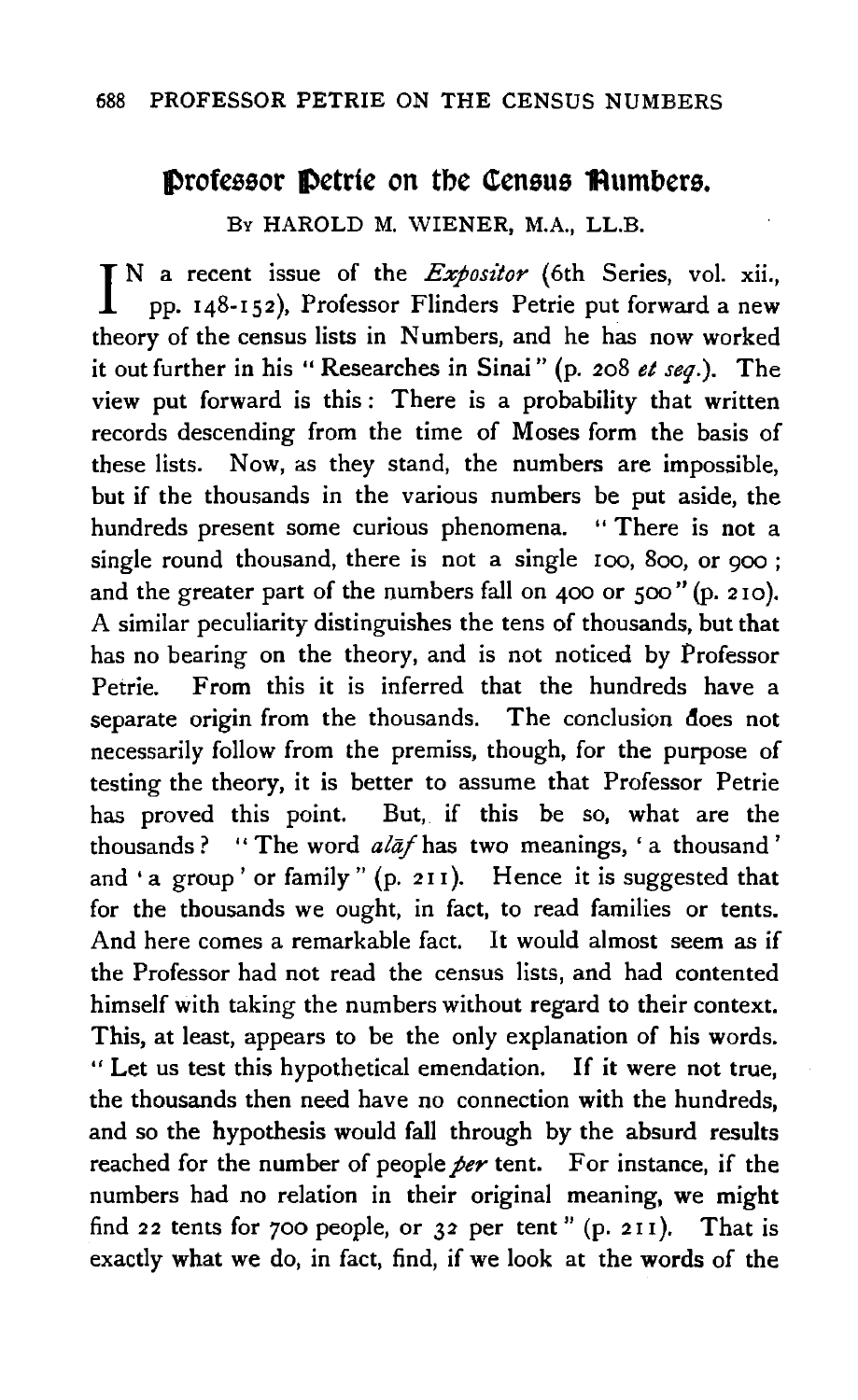census. Take the case of Ephraim in the second census. Professor Petrie thinks that the number 32,500 really means that there were 500 people in 32 tents, giving an average of about  $16$  persons in each tent, and he explains this by saying : "The richest tribes may have had two parents, four or five children, both grand-parents, making eight or nine, and herdsmen and servants of the Hebrews and of the mixed multitude who went up with them " (pp. 211, 212). It has entirely escaped his notice that the numbers in the census are not the numbers of the people, but only those of *males above the age of twenty years,*  "all that are able to go forth to war in Israel." If, therefore, we allow for women and children, we do, in fact, find far more than thirty-two per tent; and, in the words of the Professor himself, " the hypothesis falls through by the absurd results reached for the number of people *per* tent."1

In view of this fact, it is unnecessary to do more than indicate some other insuperable objections to this view. The numbers of the Levites and the firstborn, and the story of Korah with <sup>2</sup>50 princes of the congregation, are waved aside as conflicting with this theory, and the total number of elders is cut down to the seventy mentioned in the Hebrew text. "Allowing that 5 tents and under were not represented by a separate elder, there would be 58 elders, each with 10 tents, and the 12 sheykhs of the tribes would make up 70" (p. 214). But

<sup>1</sup> Professor L. E. Steele writes as follows : " I find, from a conversation which I have since had with Mr. Currelly, that Professor Petrie has carelessly used the word • people ' for ' men ' throughout his chapters on the Exodus. He has merely, however, in this followed the phraseology of the modern Arabs, who count their population, as the Bible does, by beads of families. This, of course, will make what would appear at first sight a considerable difference; it is a discrepancy, however, to which your correspondents are welcome, as the difference between 27,ooo or so and J,ooo,ooo, leaves the difficulty much where it was" *(Church of Ireland Gazette,* August 17, 1906, p. 695). There must be some mistake, as in the passage quoted—" We might find 22 tents for 700 people or 32 *per* tent"—the word "people" cannot mean either men or heads of families. It may be added that in the book of Numbers: the population is not counted by heads of families, but by fighting men. This passage also rebuts another statement of Professor Steele's (ibid.) that the word " tent " is not employed in its literal sense, but rather as equivalent to " family group." Had that been Professor Petrie's meaning, he could never have suggested this test.

44